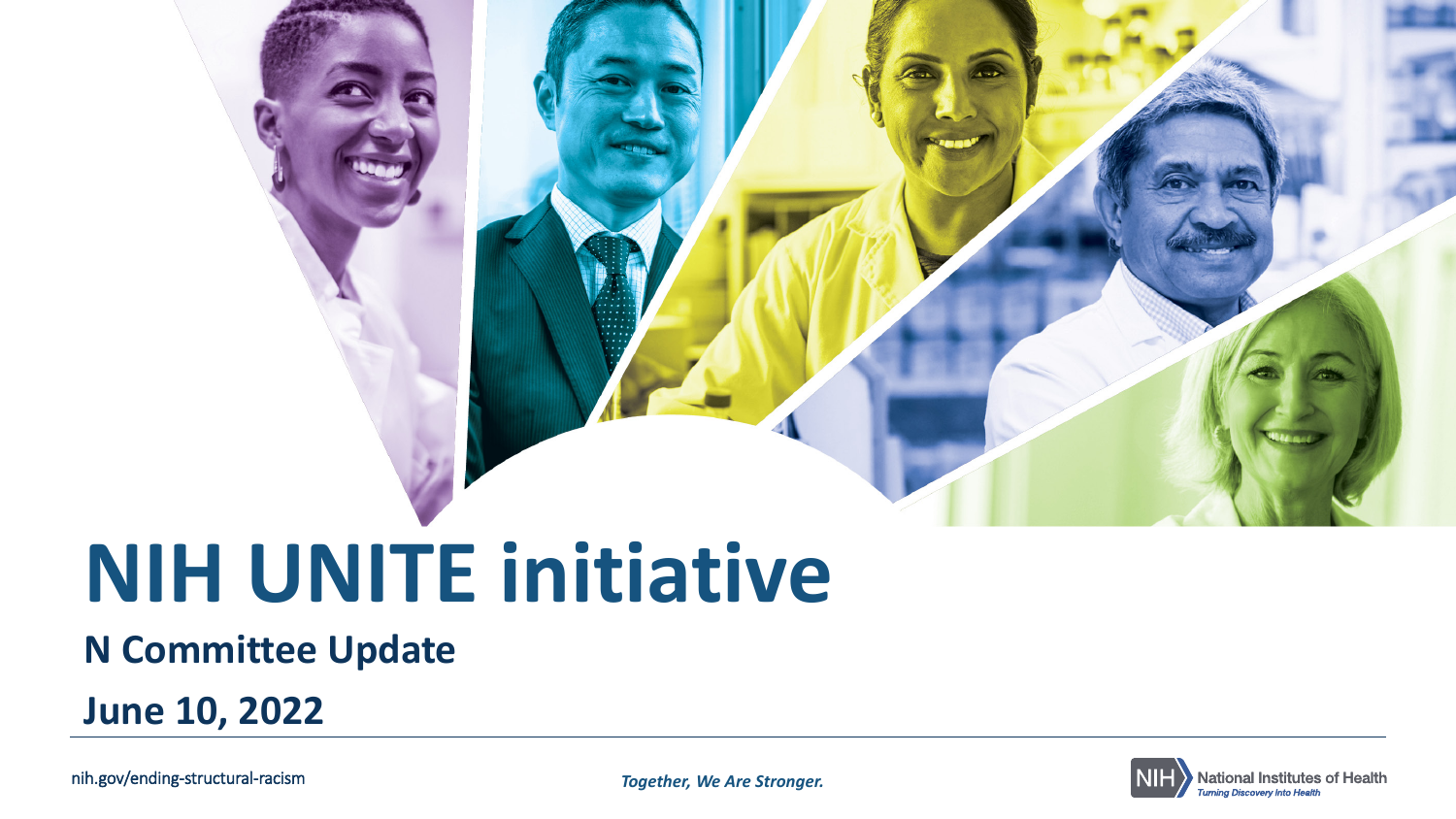## **N Committee Charge**

**To address long-standing health disparities and issues related to minority health and advance health equity (HD/MH/HE) in the United States by ensuring NIH-wide transparency, accountability and sustainability in marshaling resources for HD/MH/HE research.**

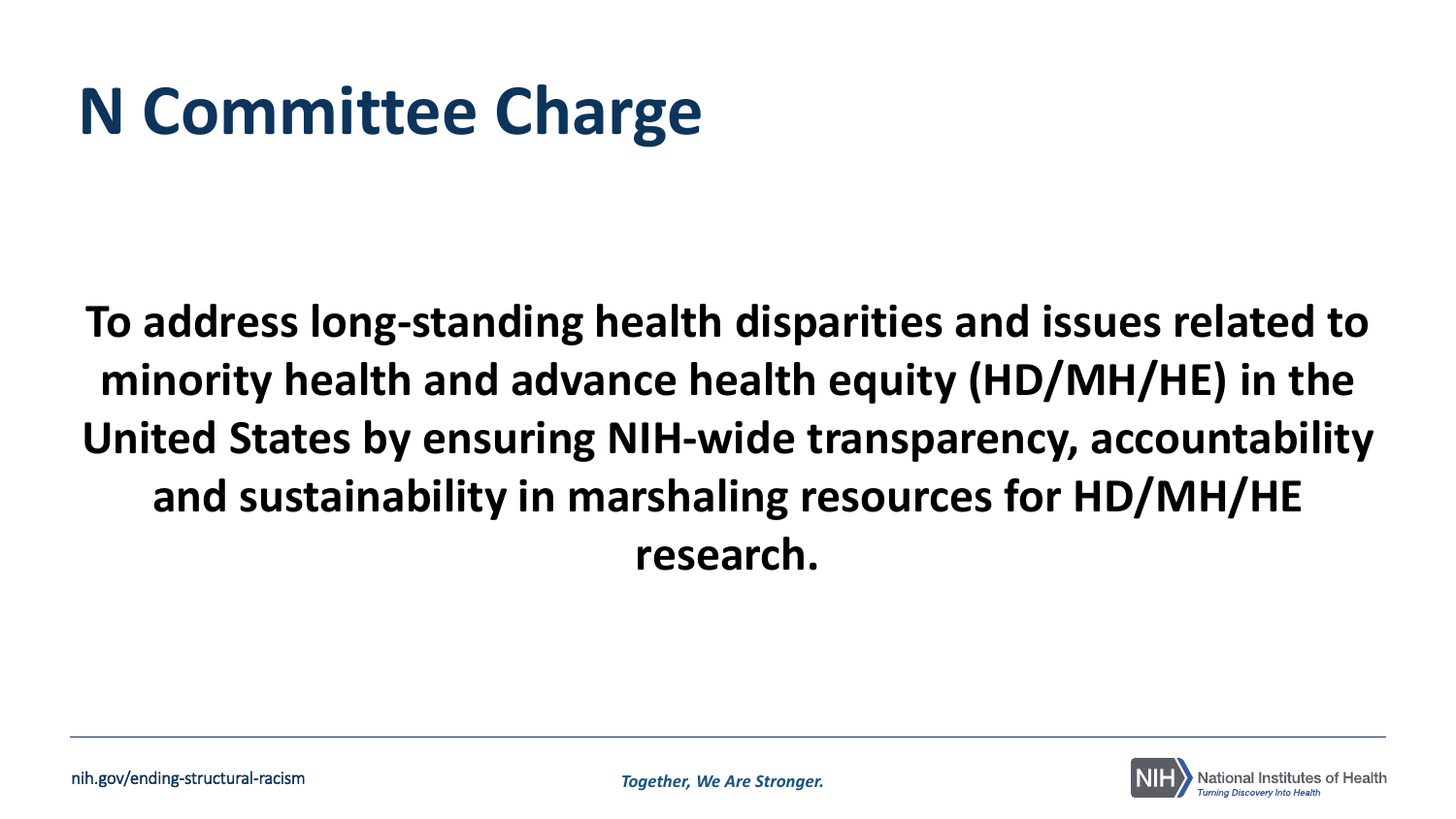## **N Committee: Priorities**

#### *Coordinated Support for HE Research*

- **Achieve equitable support for HD/MH/HE research to measurably reduce health inequities**
- **Progress and Accomplishments**
	- **Common Fund Transformative Health Disparities Research Initiative**
		- 2 FY21 Common Fund FOAs  $\rightarrow$  robust application response with 11 projects funded
		- [MSI FOA r](https://grants.nih.gov/grants/guide/rfa-files/RFA-RM-22-001.html)ecently re-released providing additional funding opportunities
		- Stakeholder Technical Assistance [Sessions](https://commonfund.nih.gov/healthdisparitiestransformation/meetings) and web site development under Common Fund
	- **Com**munity **P**artnerships to **A**dvance **S**cience for **S**ociety (**ComPASS**)
		- WG developed FY23 Common Fund effort
		- Approved by Council of Councils
		- 10-year program budget totaling \$397,680,000
- **Next Steps (ongoing)**
	- Await MSI applications
	- Webinars, Technical Assistance Workshops
	- Prepare for release of FY23 ComPASS FOAs
	- Identify opportunities to develop additional FOAs that focus on IC-specific disease/topic areas
- **Metric(s) of Success**
	- Increased and sustained funding of HD/MH/HE research

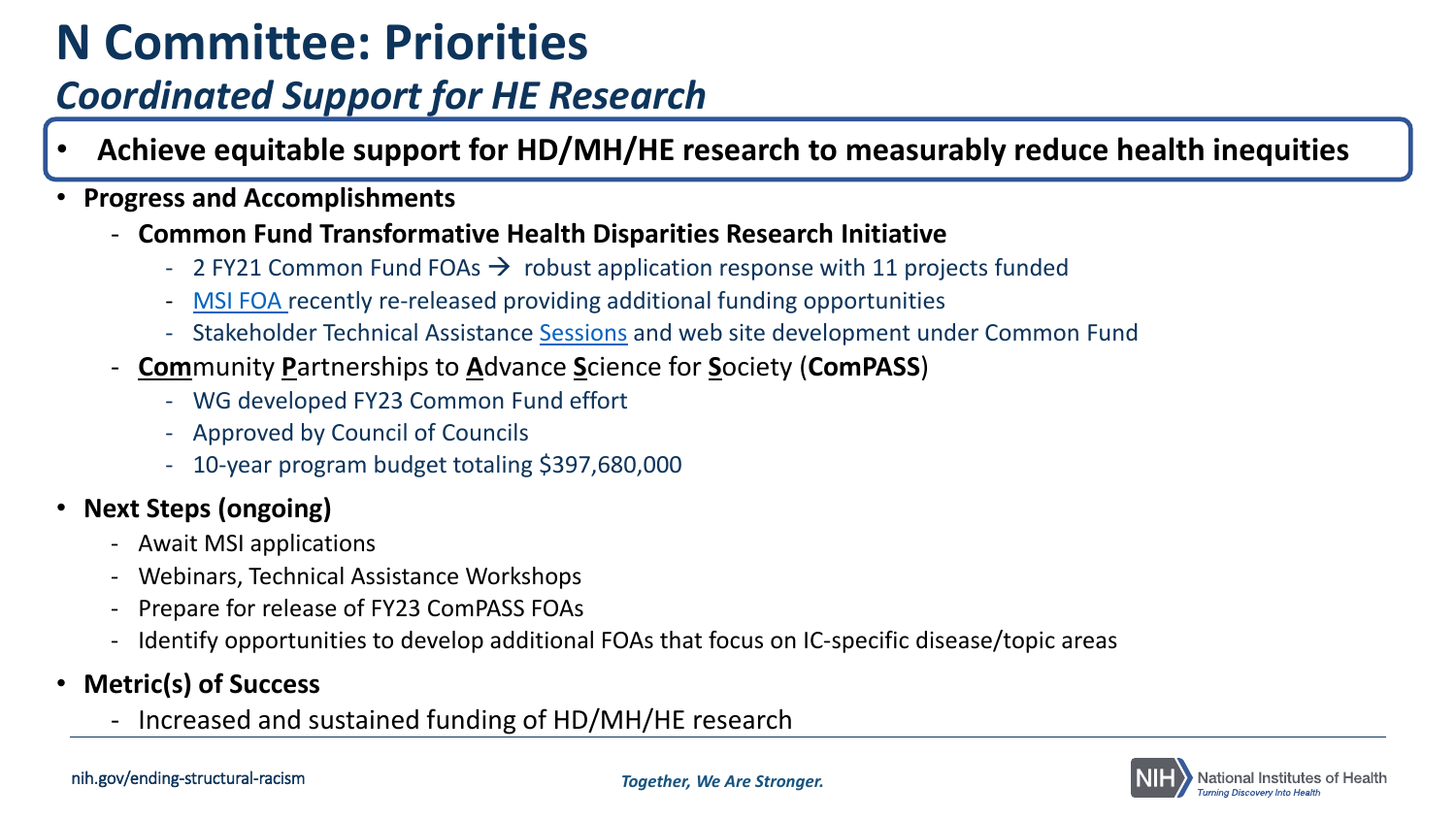### **N Committee: Priorities**

#### *Trans-NIH 'N' Committee Data Working Group*

- **Ensure NIH-wide transparency, accountability, and sustainability of HD/MH/HE research**
- **Facilitate analysis of grant application & award data to reveal structural elements that result in 'underfunding' and track progress toward goals**
- **Progress and Accomplishments**
	- Automated methodology to identify & characterize the HD/MH/HE research portfolio
		- Thorough analysis of potential tools, approaches & processes
		- Began development & validation process with SMEs across NIH
	- Developing dashboard to facilitate internal portfolio analysis and track progress on goals
		- Have identified funding source and use cases for dashboard
- **Next Steps (ongoing)**
	- SMEs to complete validation of new portfolio identification approach
	- Continue to develop, operationalize, and test the dashboard

#### • **Metrics of Success**

- Data informed approach to increase funding and programmatic prioritization of HD/MH/HE
- Ability to track progress against NIH MH/HD/HE goals (including those in Strategic Plans)

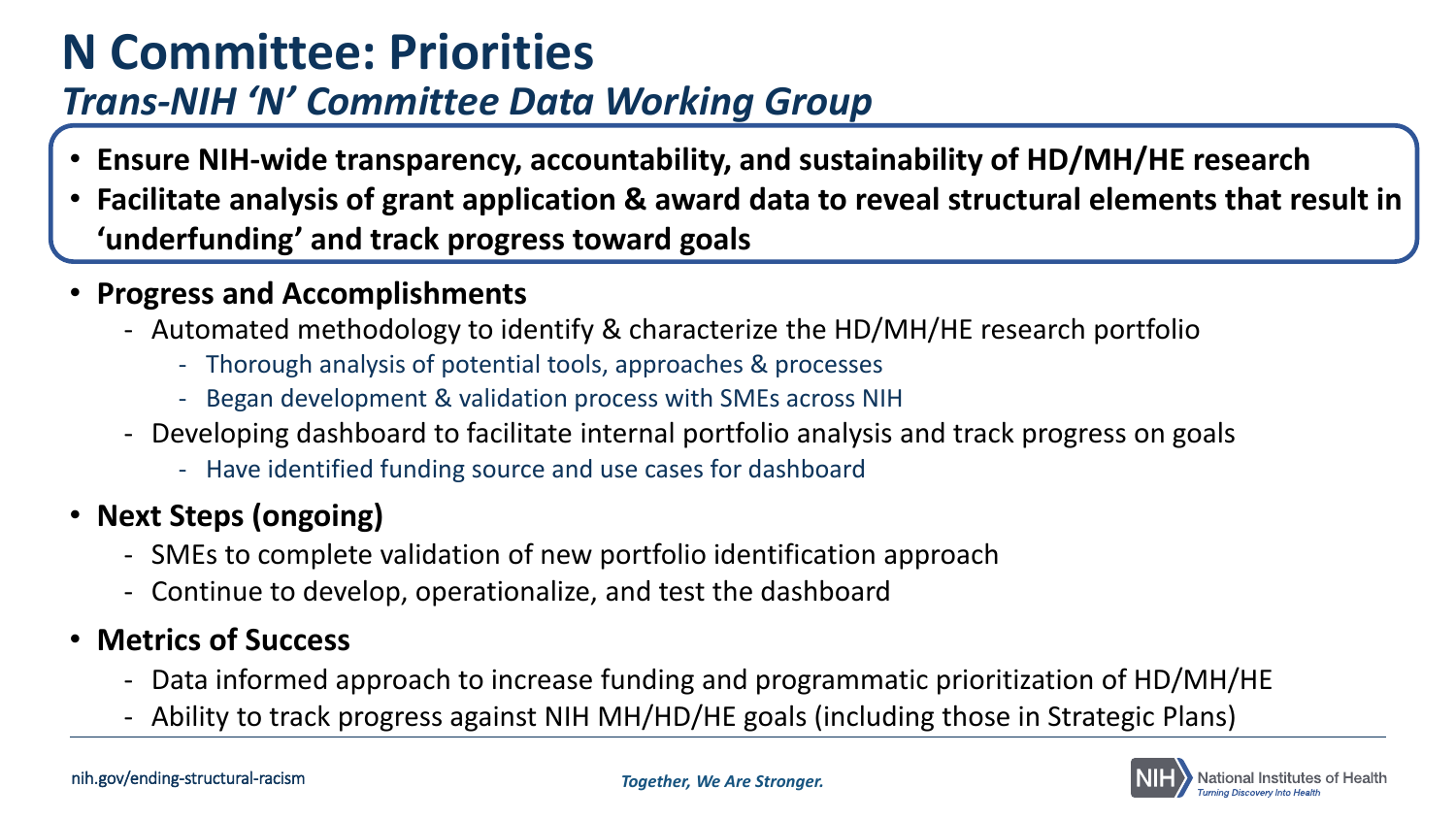### **N Committee: Priorities**

#### *NIH Coordination & Tracking toward HE Goals*

- **Coordinate, monitor and analyze HD/MH/HE research at NIH to achieve health equity goals of the NIH Minority Health and Health Disparities Strategic Plan 2021-2025**
- **Progress and Accomplishments**
	- N Committee recommendation to Empanel Trans-NIH HD/MH/HE Research Coordinating Working Group –Approved
	- Charter developed by 'N' Committee and presented to NIMHD Director for action
	- NIMHD Director to oversee implementation
- **Next Steps**
	- Support efforts of Trans-NIH HD/MH/HE Research Coordinating Working Group under the direction of NIMHD
- **Metric(s) of Success**
	- Well integrated IC-specific plans to: a) advance equity in funding; b) achieve increases by all ICs in<br>HD/MH/HE research; c) remedy underrepresentation of populations disproportionately affected by target conditions in funded studies.
	- NIH meets research sustaining goals outlined in strategic plan